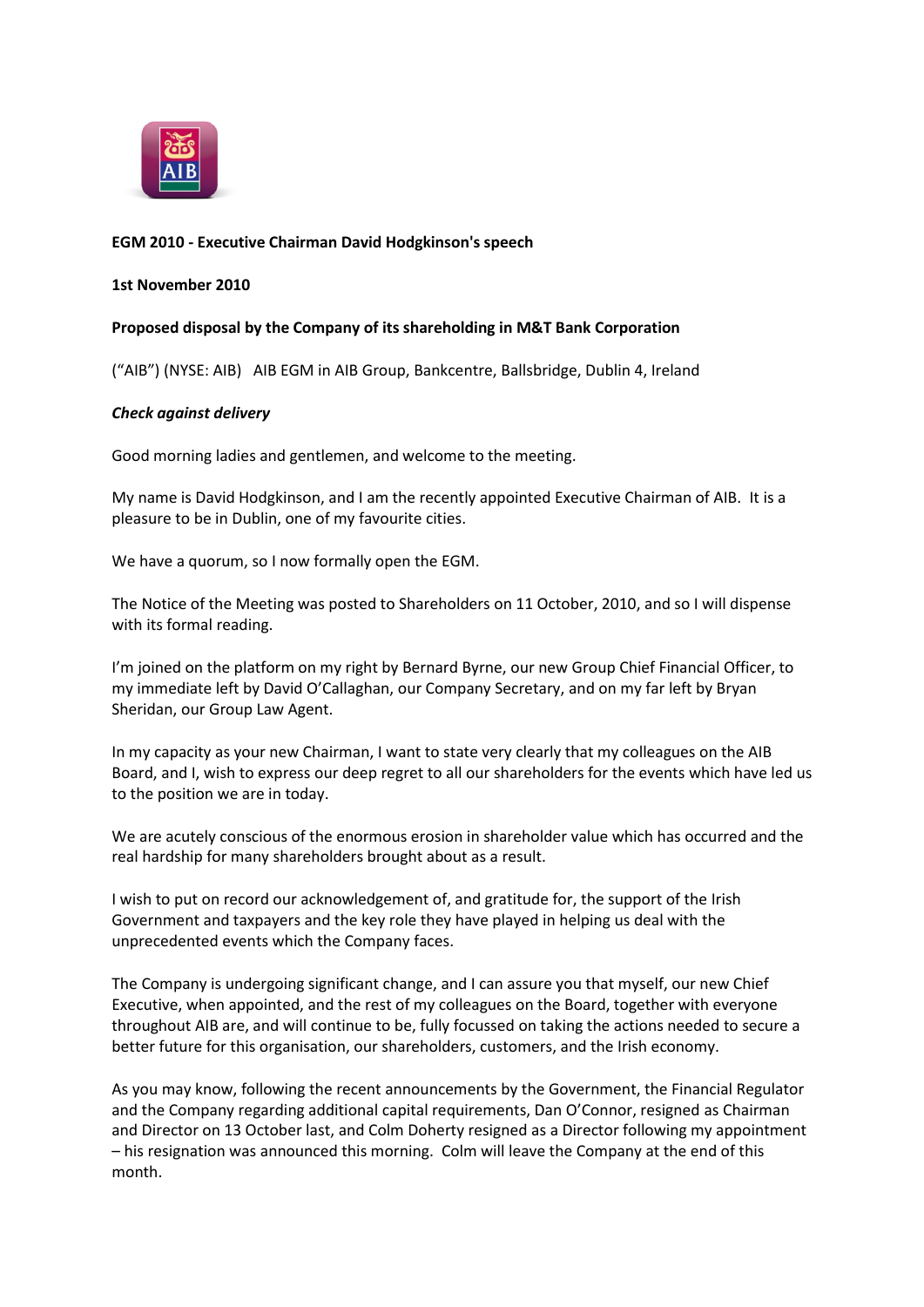Also during October, Bob Wilmers and Kieran Crowley resigned from the Board, and, apart from my own appointment, we appointed two new Directors, Ms. Catherine Woods and Mr. Jim O'Hara.

The Board now comprises nine Directors, all of whom are present and are at the front of the room on my left, with the exceptions of Dr. Somers and Mr. O'Hara who send their apologies.

We have significant business to conduct today and I know that many shareholders will wish to speak.

We have one resolution to consider, which seeks approval for the disposal by the Company of its shareholding in M&T Bank Corporation.

I will elaborate on the resolution in due course.

But first please allow me to introduce myself and how I see my new role in a little more detail. Staff members here today as shareholders will be familiar with some of what I am about to say and I hope they will be patient with me.

By way of background, I was Group Chief Operating Officer for HSBC Holdings plc from May 2006 until my retirement from the company in December 2008. During my career with HSBC, I held a number of senior management positions in the Middle and Far East, and Europe, including as Managing Director of The Saudi British Bank, and CEO of HSBC Bank Middle East.

I have also been Chairman and Director of a number of HSBC's companies in those and other regions and, since retiring from HSBC in 2008 have undertaken a wide range of advisory work on financial matters.

So, as I hope that shows, I have worked in banking for many years in many different parts of the world and have experienced many different challenges. Therefore, while I know that AIB's problems are difficult, I also know they can be overcome.

AIB has an extremely strong franchise. It plays a vital part in this country's infrastructure through its support for business and personal customers. It is evident that it also has loyal customers and a highly committed, professional and capable workforce.

But the future is challenging and the bank will change. The sales of the Group's Polish interests and its stake in M&T, which is the focus of today's EGM, have already been announced and more work needs to be done on reshaping and rebuilding the business to ensure stability.

My task therefore, along with my colleagues, is to formulate and implement a plan of action which will build on AIB's strengths and repair its weaknesses – a plan which will restore AIB to being a leading force both as a business and an employer.

As you may be aware, the Financial Regulator undertook a prudential capital assessment review in March 2010, which identified a requirement for AIB to generate €7.4 billion in additional capital by the end of 2010.

At that time, AIB announced that we would generate that capital through the disposal of assets and the raising of equity capital.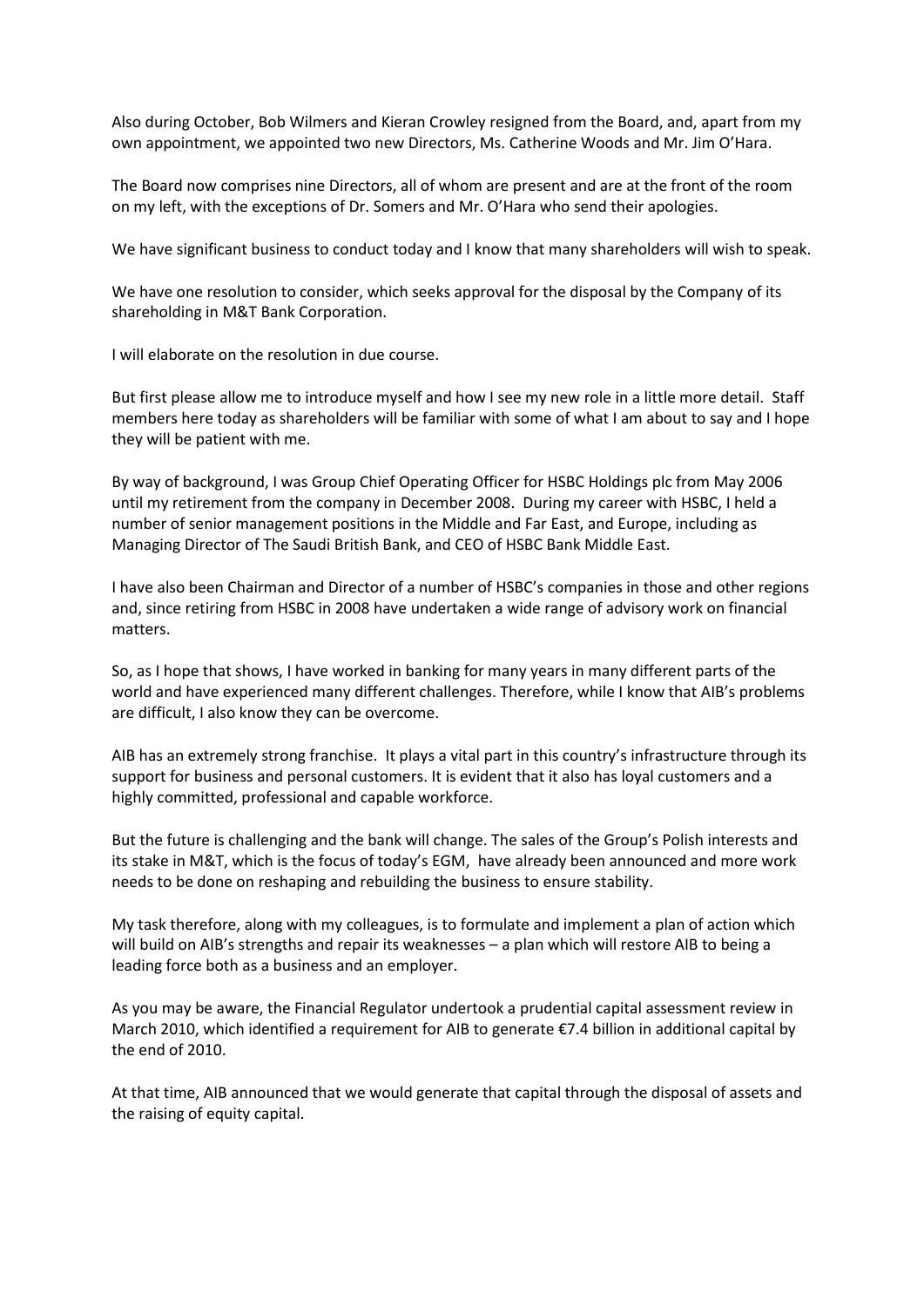Today, to conclude the first step in our asset disposal programme, we are seeking shareholder approval to dispose of our shareholding in M&T Bank. This disposal is expected to raise just short of €900 million towards our capital requirements.

We also recently announced the disposal of our Polish Bank, BZWBK, to Banco Santander, which is expected to raise €2.5 billion towards those requirements. A separate EGM will be scheduled to seek your approval of that disposal in due course.

Each of the disposals requires shareholder approval under the Listing Rules of the Irish and London Stock Exchanges because of the value relative to AIB's value on the Exchanges. Unfortunately, it has not been possible to combine the EGMs into one because of timing and regulatory considerations.

Following a further assessment of our capital by the Financial Regulator in September this year, which was the result of higher discounts applied to loans originally transferring to NAMA, AIB's capital generation requirement rose from €7.4 billion to €10.4 billion.

To meet the revised capital requirement, we are obliged to continue with our programme of asset disposals, and we will launch a €5.4 billion equity capital raising later this month, which we expect will be completed before the end of the year.

This equity capital raising will be fully underwritten by the National Pensions Reserve Fund Commission and will be structured as a placing and open offer which would include existing shareholders being invited to subscribe for all or part of their pro rata entitlements. New institutional shareholders may also be permitted to subscribe for new shares under the offer.

On completion of the equity capital raising it is highly likely that the Government, through the NPRFC, will own a significant majority stake in AIB.

It is intended to structure the transaction in a manner which optimises the ability of AIB to retain its existing stock exchange listings even in circumstances where the NPRFC purchases all or substantially all of the underwritten new ordinary shares.

The capital raising will be the subject of further communication from the Company, and a shareholder meeting, in due course.

## **(Recommendation)**

Back to the business for today's meeting, and, on the basis of the capital requirements which I've just outlined, the Board considers that the disposal of the shareholding in M&T Bank Corporation is in the best interest of the Company.

The Board has been through a detailed process and has carefully considered a number of ways in which to optimise the value from our M&T stake, as outlined in the Circular, and this transaction represents a good deal and the best way of achieving our objective by obtaining a good price in the current uncertain market conditions, as well as being a core part of our overall capital raising objectives, where it will generate c. €900 million towards our capital target, and a €1.5 billion funding benefit.

If the disposal is not completed, then it is likely that the NPRFC will take a greater stake in the Company, further diluting existing shareholders.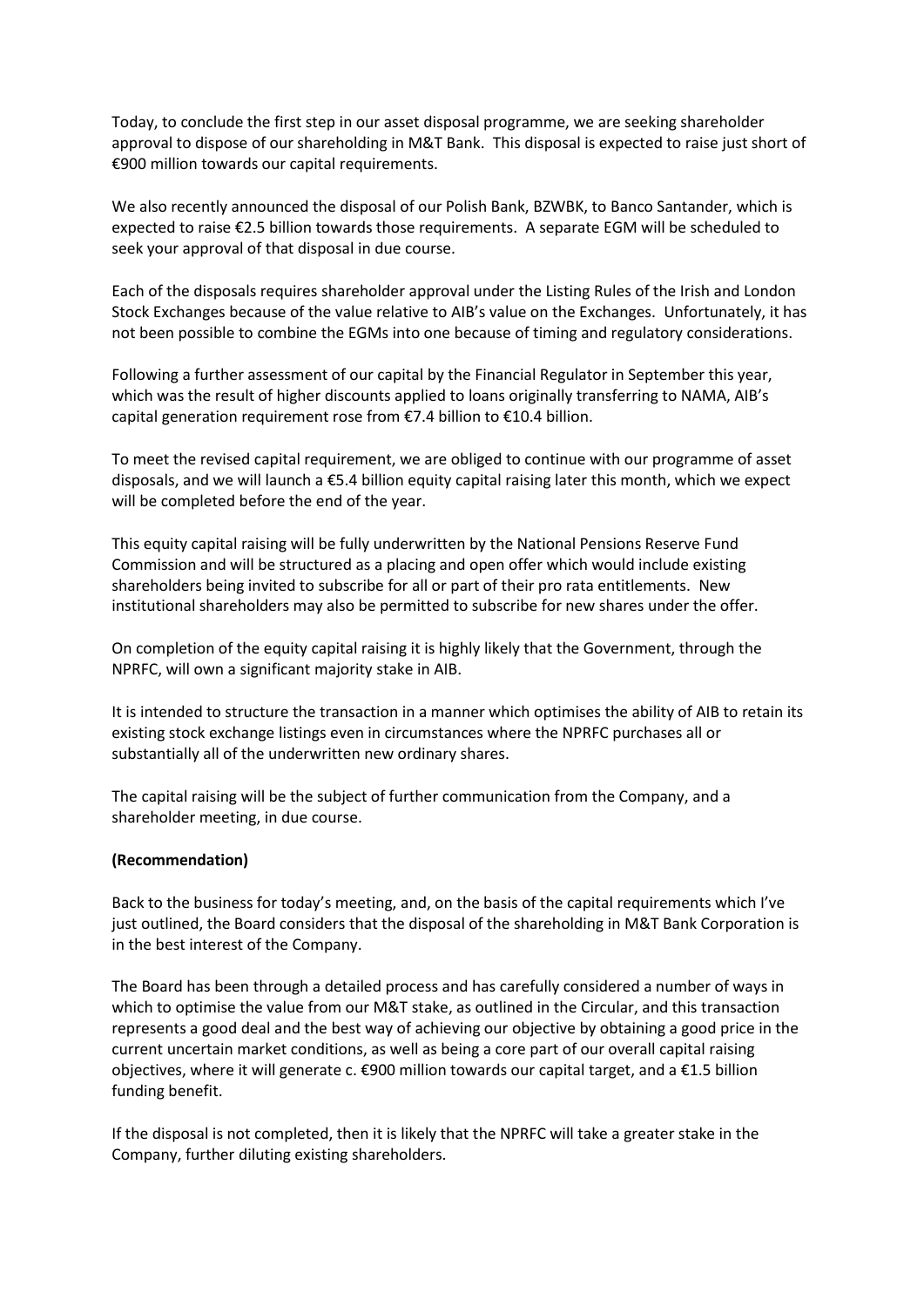Accordingly, the Board recommends that Shareholders vote in favour of the Resolution.

We will now hear questions and comments from the floor, and then consider and vote upon the resolution.

We are not updating the market today on business performance trends. In that regard, our Interim Management Statement will issue later this month.

My intention is to allow as many people as possible to speak and to try and respond to your questions and comments as clearly as I possibly can.

So before I go to questions, I will now propose the resolution, which seeks approval for the disposal by the Company of its shareholding in M&T Bank Corporation.

It's quite a long resolution and so, with your indulgence, I do not propose to read it all out. The text is in the Notice convening today's Meeting, on page 94 of the Circular, which is before you, and I now formally propose it.

The motion has now been proposed.

We will be voting on this motion by poll at the end of the meeting.

We believe it allows the intentions of all shareholders who register a vote to be taken into account.

Voting by poll also reflects evolving best practice. Accordingly, I am calling a poll on the Resolution.

Now, while I will try and answer as many questions as possible, I would ask that questions be relevant to the business of the meeting.

If you wish to make a comment, or ask a question, please raise your hand and we'll get a microphone to you in sequence.

Please state your name before asking your question. First question please.

#### **When no further questions or comments are forthcoming…**

The Resolution has been proposed.

And I am asking you now to please vote by completing the poll card which you received on the way in to the meeting.

You should indicate your voting preference, sign the poll card and deposit it in one of the Ballot boxes which are positioned throughout the room.

The result will be made available by 5.00 p.m. this evening at our main reception desk at the Merrion Entrance here in Bankcentre, and on our website.

This concludes the EGM and it only remains for me now to thank you for your participation, and to invite you to avail of some refreshments. Thank you.